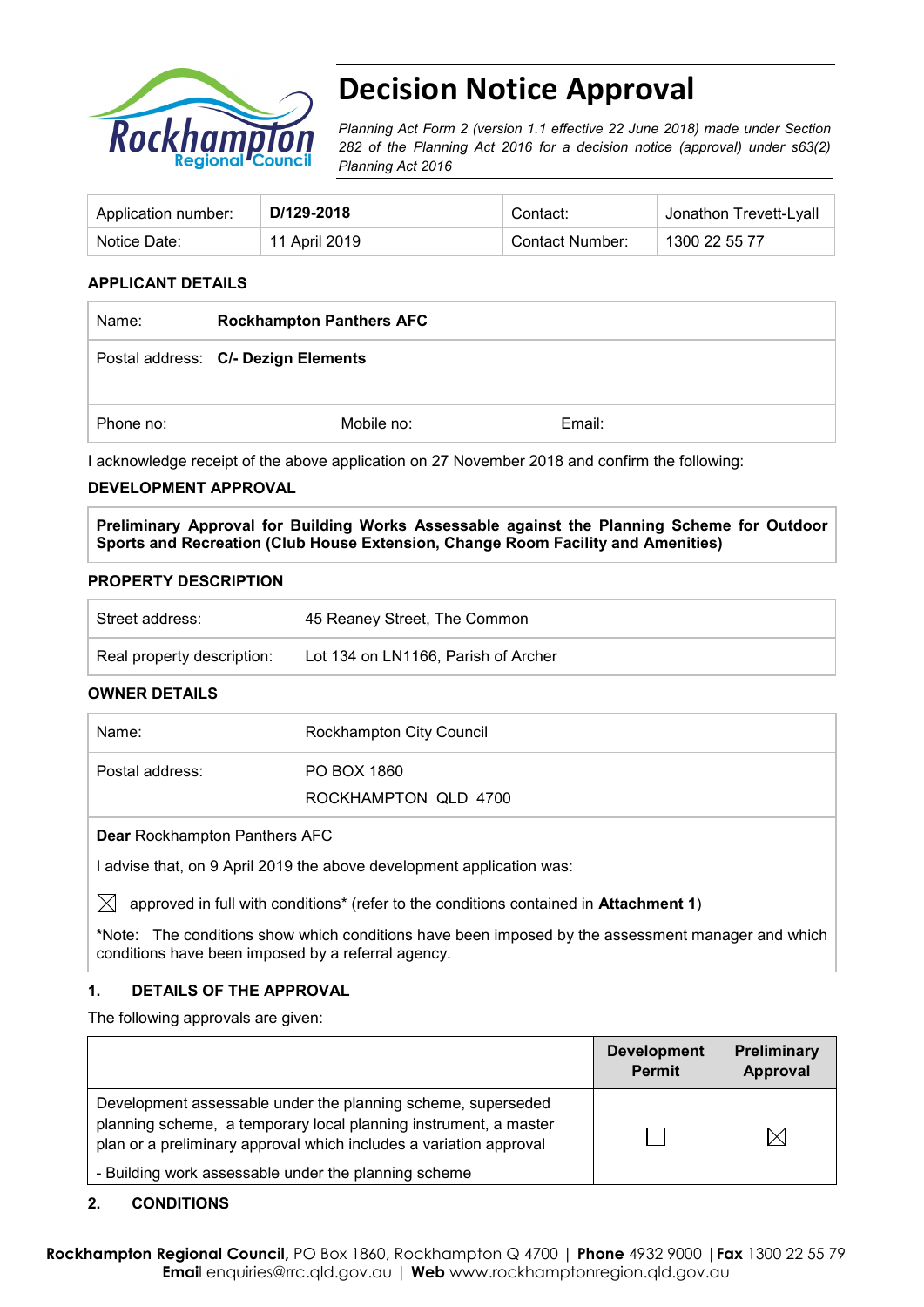This approval is subject to the conditions in Attachment 1.

#### **3. FURTHER DEVELOPMENT PERMITS REQUIRED NIL**

#### **4. REFERRAL AGENCIES NIL**

#### **5. THE APPROVED PLANS**

**The approved development must be completed and maintained generally in accordance with the approved drawings and documents:**

| <b>Drawing/report title</b>             | <b>Prepared by</b> | <b>Date</b>      | Reference No. | <b>Revision/</b><br><b>Issue</b> |
|-----------------------------------------|--------------------|------------------|---------------|----------------------------------|
| Site Plan                               | Dezign Elements    | 19 March 2019    | 18 082 S-01   | 2                                |
| <b>Floor Plans</b>                      | Dezign Elements    | November 2018    | 18 082 S-03   |                                  |
| Elevations                              | Dezign Elements    | 19 March 2019    | 18 082 S-04   | 2                                |
| 3D Views                                | Dezign Elements    | 19 March 2019    | 18 082 S-05   | 2                                |
| Engineering Infrastructure<br>Report    | Patcol Group       | 21 November 2018 | 18131         |                                  |
| Response 2 RE Flooding<br><b>Issues</b> | Patcol Group       | 15 March 2019    | 18131         |                                  |

#### **6. CURRENCY PERIOD FOR THE APPROVAL (s.85 of the** *Planning Act***)**

The standard currency periods stated in section 85 of *Planning Act 2016* apply to each aspect of development in this approval, if not stated in the conditions of approval attached.

#### **7. STATEMENT OF REASONS**

| <b>Description of the</b><br>development | The proposed development is for a Preliminary Approval for Building Works<br>Assessable against the Planning Scheme for Outdoor Sports and Recreation<br>(Club House Extension, Change Room Facility and Amenities)                                                                                                                                             |  |  |
|------------------------------------------|-----------------------------------------------------------------------------------------------------------------------------------------------------------------------------------------------------------------------------------------------------------------------------------------------------------------------------------------------------------------|--|--|
| <b>Reasons for Decision</b>              | The design and materials of the proposed club house extension will not<br>a)<br>increase the likelihood of damage to people, the premises or to<br>surrounding properties in the event of a flood;                                                                                                                                                              |  |  |
|                                          | Assessment of the development against the relevant zone purpose,<br>b)<br>planning scheme codes and planning scheme policies demonstrates<br>that the proposed development will not cause significant adverse<br>impacts on the surrounding natural environment, built environment and<br>infrastructure, community facilities, or local character and amenity; |  |  |
|                                          | The proposed development does not compromise the relevant State<br>C)<br>Planning Policy; and                                                                                                                                                                                                                                                                   |  |  |
|                                          | On balance, the application should be approved because the<br>d)<br>circumstances favour Council exercising its discretion to approve the<br>application even though the development does not comply with an<br>aspect of the assessment benchmarks.                                                                                                            |  |  |
| <b>Assessment</b><br><b>Benchmarks</b>   | The proposed development was assessed against the following assessment<br>benchmarks:                                                                                                                                                                                                                                                                           |  |  |
|                                          | Flood Hazard Overlay Code.                                                                                                                                                                                                                                                                                                                                      |  |  |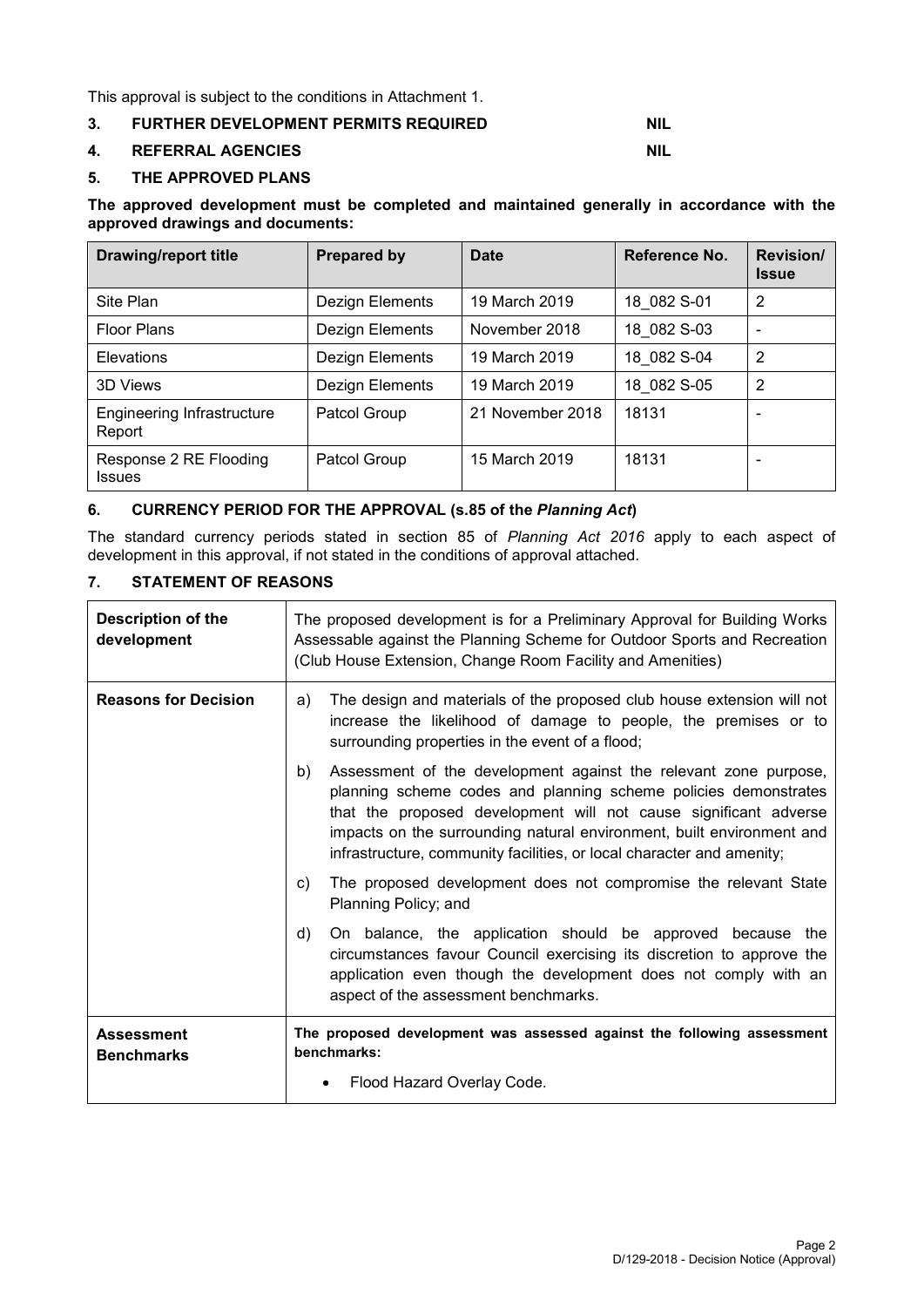| <b>Compliance with</b><br>assessment<br><b>benchmarks</b> | The development was assessed against all of the assessment benchmarks<br>listed above and complies with all of these with the exception listed below.                                                               |                                                                                                                                          |  |
|-----------------------------------------------------------|---------------------------------------------------------------------------------------------------------------------------------------------------------------------------------------------------------------------|------------------------------------------------------------------------------------------------------------------------------------------|--|
|                                                           | <b>Assessment</b><br><b>Benchmark</b>                                                                                                                                                                               | Reasons for the approval<br>despite<br>non-<br>compliance with benchmark                                                                 |  |
|                                                           | Hazard<br>Overlay<br>Flood<br>Code                                                                                                                                                                                  | The proposal includes design elements which will<br>mitigate any potential impacts to people and<br>property during a flood level event. |  |
| <b>Matters prescribed by</b><br>regulation                | The State Planning Policy – Part E:<br>٠<br>The Central Queensland Regional Plan;<br>The Rockhampton Region Planning Scheme 2015; and<br>The common material, being the material submitted with the<br>application. |                                                                                                                                          |  |

#### **8. APPEAL RIGHTS**

The rights of an applicant to appeal to a tribunal or the Planning and Environment Court against a decision about a development application are set out in chapter 6, part 1 of the *Planning Act 2016*. There may also be a right to make an application for a declaration by a tribunal (see chapter 6, part 2 of the *Planning Act 2016).*

#### *Appeal by an applicant*

An applicant for a development application may appeal to the Planning and Environment Court against the following:

- the refusal of all or part of the development application
- a provision of the development approval
- the decision to give a preliminary approval when a development permit was applied for
- a deemed refusal of the development application.

An applicant may also have a right to appeal to the Development tribunal. For more information, see schedule 1 of the *Planning Act 2016*.

The timeframes for starting an appeal in the Planning and Environment Court are set out in section 229 of the *Planning Act 2016*.

**Attachment 2** is an extract from the *Planning Act 2016* that sets out the applicant's appeal rights and the appeal rights of a submitter.

#### **9. WHEN THE DEVELOPMENT APPROVAL TAKES EFFECT**

This development approval takes effect:

From the time the decision notice is given  $-$  if there is no submitter and the applicant does not appeal the decision to the court.

Or

When the submitter's appeal period ends  $-$  if there is a submitter and the applicant does not appeal the decision to the court.

Or

Subject to the decision of the court, when the appeal is finally decided  $-$  if an appeal is made to the court.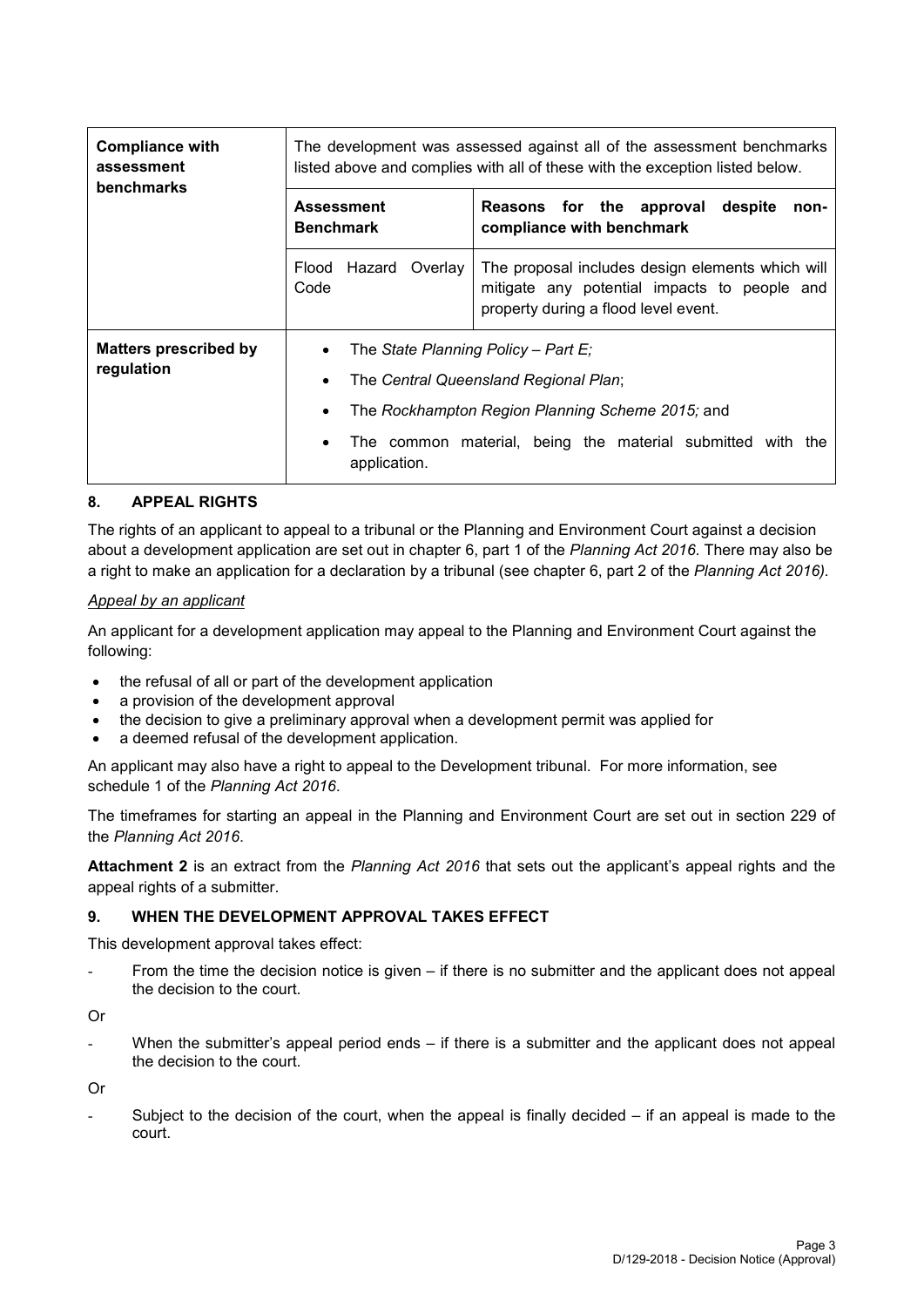# **10. ASSESSMENT MANAGER**

| Name: | Tarnya Fitzgibbon      | Signature: | Date: 11 April 2019 |
|-------|------------------------|------------|---------------------|
|       | <b>COORDINATOR</b>     |            |                     |
|       | DEVELOPMENT ASSESSMENT |            |                     |

#### **Attachment 1 – Conditions of the approval**

*Part 1* **–** *Conditions imposed by the assessment manager [Note: where a condition is imposed about infrastructure under Chapter 4 of the Planning Act 2016, the relevant provision of the Act under which this condition was imposed must be specified.]*

#### **Attachment 2—Extract on appeal rights**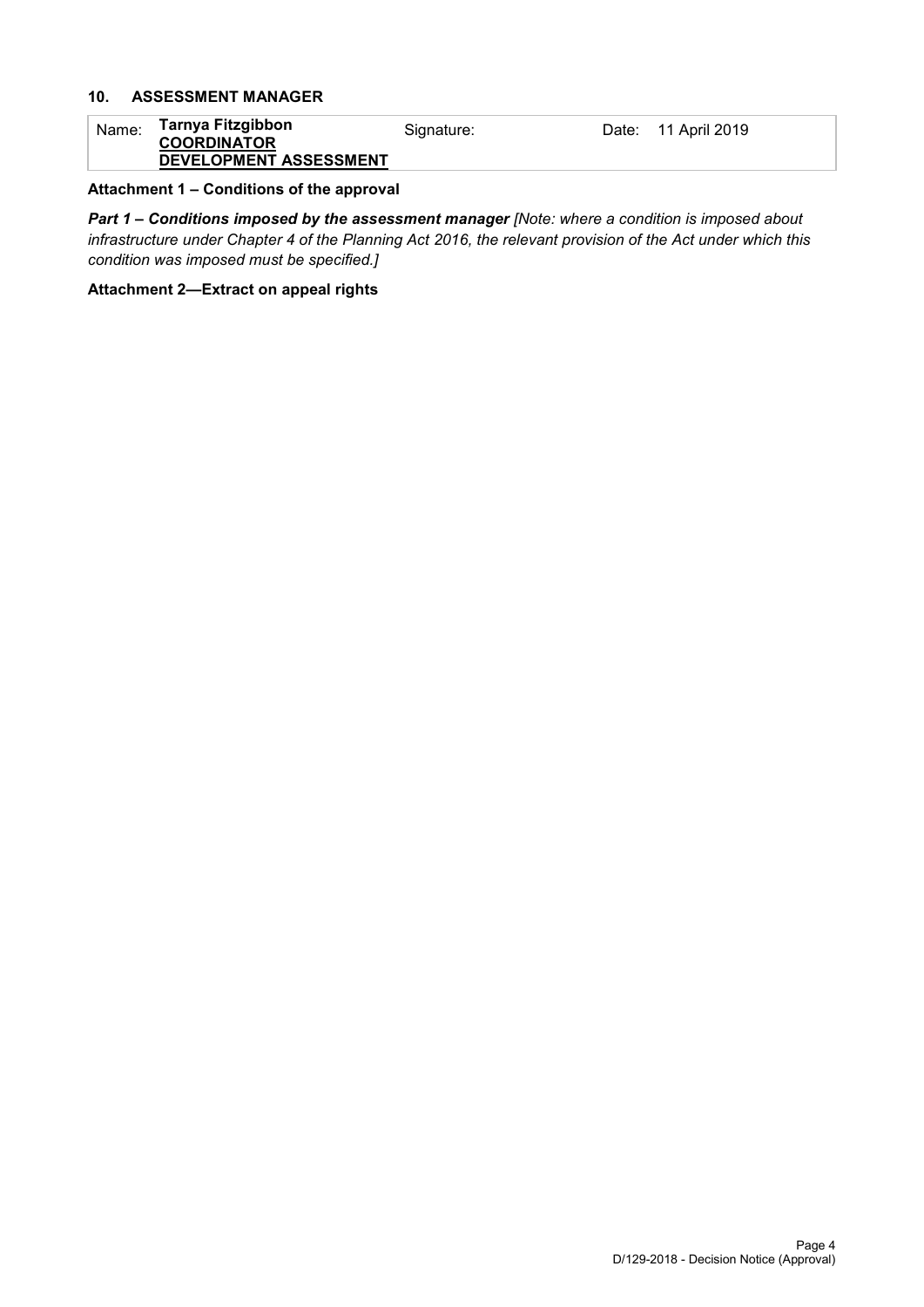

# **Attachment 1 – Part 1 Rockhampton Regional Council Conditions**

*Planning Act 2016*

- 1.0 ADMINISTRATION
- 1.1 The Developer and his employee, agent, contractor or invitee is responsible for ensuring compliance with the conditions of this development approval.
- 1.2 Where these Conditions refer to "Council" in relation to requiring Council to approve or to be satisfied as to any matter, or conferring on the Council a function, power or discretion, that role may be fulfilled in whole or in part by a delegate appointed for that purpose by the Council.
- 1.3 All conditions, works, or requirements of this development approval must be undertaken and completed:
	- 1.3.1 to Council's satisfaction;
	- 1.3.2 at no cost to Council; and
	- 1.3.3 prior to the commencement of the use and issue of the Certificate of Classification for the Building Works

unless otherwise stated.

- 1.4 Infrastructure requirements of this development approval must be contributed to the relevant authorities, where applicable, at no cost to Council, prior to the issue of the Certificate of Classification for the Building Works unless otherwise stated.
- 1.5 The following further Development Permits must be obtained prior to the commencement of any works associated with their purposes:
	- 1.5.1 Plumbing and Drainage Works; and
	- 1.5.2 Building Works.
- 1.6 The Development Permit for Plumbing and Drainage Works must be obtained prior to the issue of a Development Permit for Building Works.
- 1.7 All works must be designed, constructed and maintained in accordance with the relevant Council policies, guidelines and standards, unless otherwise stated.
- 1.8 All engineering drawings/specifications, design and construction works must be in accordance with the requirements of the relevant *Australian Standards* and must be approved, supervised and certified by a Registered Professional Engineer of Queensland.
- 2.0 APPROVED PLANS AND DOCUMENTS
- 2.1 The approved development must be completed and maintained generally in accordance with the approved plans and documents, except where amended by any condition of this development approval:

| Drawing/report<br>title | <b>Prepared by</b>        | <b>Date</b>   | <b>Reference</b><br>No. | <b>Revision/</b><br><b>Issue</b> |
|-------------------------|---------------------------|---------------|-------------------------|----------------------------------|
| Site Plan               | Dezign<br><b>Elements</b> | 19 March 2019 | 18 082 S-01             | 2                                |
| <b>Floor Plans</b>      | Dezign<br>Elements        | November 2018 | 18 082 S-03             |                                  |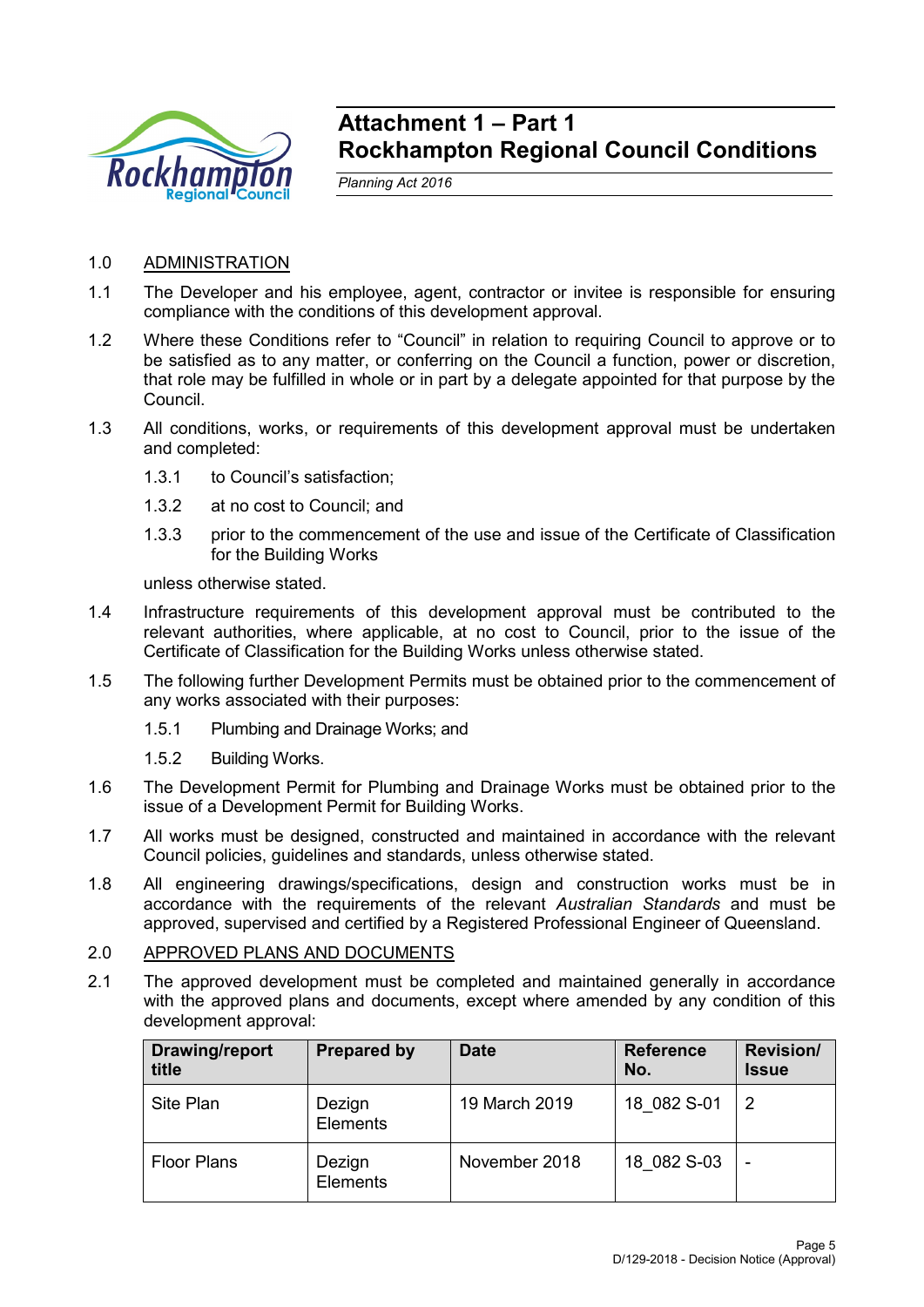| <b>Drawing/report</b><br>title          | <b>Prepared by</b>  | <b>Date</b>      | <b>Reference</b><br>No. | <b>Revision/</b><br><b>Issue</b> |
|-----------------------------------------|---------------------|------------------|-------------------------|----------------------------------|
| <b>Elevations</b>                       | Dezign<br>Elements  | 19 March 2019    | 18 082 S-04             | 2                                |
| <b>3D Views</b>                         | Dezign<br>Elements  | 19 March 2019    | 18 082 S-05             | 2                                |
| Engineering<br>Infrastructure<br>Report | <b>Patcol Group</b> | 21 November 2018 | 18131                   |                                  |
| Response 2 RE<br><b>Flooding Issues</b> | <b>Patcol Group</b> | 15 March 2019    | 18131                   |                                  |

- 2.2 Where there is any conflict between the conditions of this development approval and the details shown on the approved plans and documents, the conditions of this development approval must prevail.
- 2.3 Where conditions require the above plans or documents to be amended, the revised document(s) must be submitted for approval by Council prior to the submission of an application for a Development Permit for Building Works.

#### 3.0 PLUMBING AND DRAINAGE WORKS

- 3.1 A Development Permit for Plumbing and Drainage Works must be obtained for the removal and/or demolition of any existing structure on the development site.
- 3.2 All internal plumbing and drainage works must be designed and constructed in accordance with the approved plans (refer to condition 2.1), *Capricorn Municipal Development Guidelines*, *Water Supply (Safety and Reliability) Act 2008, Plumbing and Drainage Act 2002*, Council's Plumbing and Drainage Policies and the provisions of a Development Permit for Plumbing and Drainage Works.
- 3.3 The development must be connected to Council's reticulated sewerage and water networks.
- 3.4 The existing sewerage and water connection point(s) must be retained, and upgraded if necessary, to service the development.
- 3.5 Internal Plumbing and Sanitary Drainage of existing buildings must be contained within the lot it serves.
- 3.6 Adequate domestic and firefighting protection must be provided to the development, and must be certified by a hydraulic engineer or other suitably qualified person.
- 3.7 Alteration, disconnection or relocation of internal plumbing and sanitary drainage works associated with the existing building must be in accordance with regulated work under the *Plumbing and Drainage Act 2002* and Council's Plumbing and Drainage Policies.
- 3.8 All sanitary drainage works must comply with *Australian Plumbing and Drainage Standard AS3500* Part 2 section 3 and 4 for flood affected areas.
- 3.9 Amended sewerage/sewerage trade waste permits must be obtained for the discharge of any non-domestic waste into Council's reticulated sewerage network. Arrestor traps must be provided where commercial or non-domestic waste is proposed to be discharged into the sewer system.

#### 4.0 ROOF AND ALLOTMENT DRAINAGE WORKS

4.1 All roof and allotment drainage works must be designed and constructed in accordance with the approved plans (refer to condition 2.1), *Queensland Urban Drainage Manual*, *Capricorn Municipal Development Guidelines*, and sound engineering practice.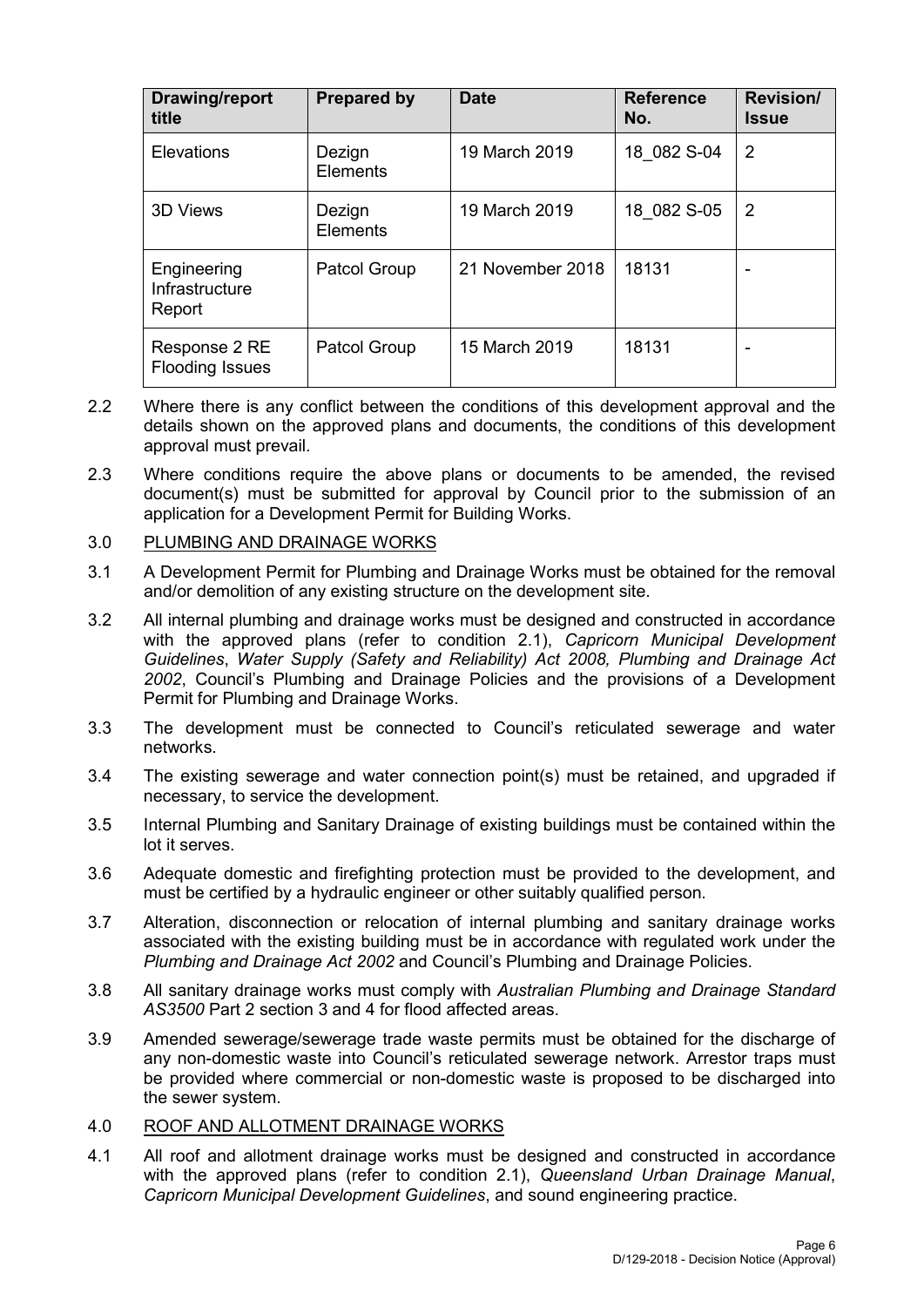- 4.2 All roof and allotment runoff from the development must be directed to a lawful point of discharge and must not restrict, impair or change the natural flow of runoff water or cause a nuisance to surrounding land or infrastructure.
- 5.0 SITE WORKS
- 5.1 Site works must be constructed such that they do not, at any time, in any way restrict, impair or change the natural flow of runoff water, or cause a nuisance or worsening to surrounding land or infrastructure.

## 6.0 BUILDING WORKS

- 6.1 A Development Permit for Building Works must be obtained prior to the commencement of any building works on the development site.
- 6.2 Any application for a Development Permit for Building Works must be accompanied by a detailed structural engineering report and a building certificate prepared by a suitably qualified Registered Professional Engineer of Queensland, which demonstrates that the building has been designed to withstand the forces created by floodwaters and debris loading.
- 6.3 Proposed building works must not result in:
	- 6.3.1 any reduction of flood storage capacity;
	- 6.3.2 any change to depth, duration or velocity of flood waters;
	- 6.3.3 change to flood characteristics and flow;
	- 6.3.4 obstruction of flow path; and
	- 6.3.5 actionable nuisance or worsening to surrounding land or infrastructure.
- 6.4 Impervious paved waste storage area/s must be provided in accordance with the approved plans (refer to condition 2.1) and the *Environmental Protection Regulation 2008* and must be:
	- 6.4.1 designed and located so as not to cause a nuisance to neighbouring properties;
	- 6.4.2 screened to obstruct from view the contents of the waste storage area;
	- 6.4.3 setback a minimum of two (2) metres from any road frontage; and
	- 6.4.4 provided with a suitable hosecock and hoses at the refuse container area, and washdown must be drained to the sewer in accordance with the Sewerage Trade Waste provisions and the *Plumbing and Drainage Act 2002.*
- 6.5 All non-habitable areas subjected to flood inundation during a one per cent (1%) Annual exceedance probability flood event must be designed and constructed using suitable flood resilient materials.
- 6.6 All electrical and telecommunication services and utilities connected to the property, including electrical outlets, must be designed and installed at such a height that they are a minimum of 500 millimetres above a one per cent (1%) Annual exceedance probability flood level.

# 7.0 ASSET MANAGEMENT

- 7.1 Any alteration necessary to electricity, telephone, water mains, sewerage mains, and/or public utility installations resulting from the development or in connection with the development, must be undertaken and completed at no cost to Council.
- 7.2 Any damage to existing stormwater, water supply and sewerage infrastructure, kerb and channel, pathway or roadway (including removal of concrete slurry from public land and Council infrastructure), that occurs while any works are being carried out in association with this development approval must be repaired at full cost to the developer. This includes the reinstatement of any existing traffic signs or pavement markings that may have been removed or damaged.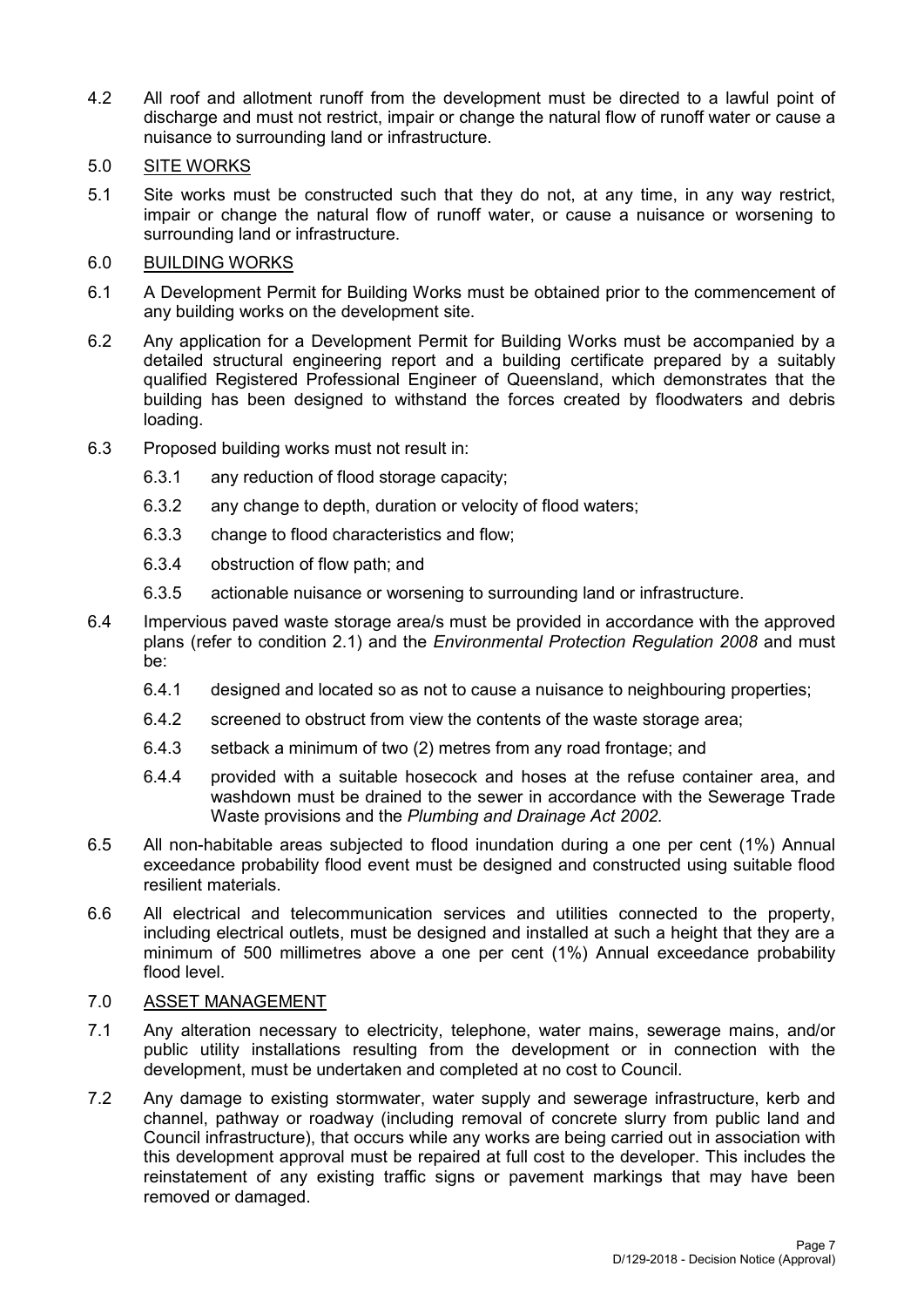### 8.0 ENVIRONMENTAL

8.1 An Erosion Control and Stormwater Control Management Plan in accordance with the *Capricorn Municipal Design Guidelines* must be implemented, monitored and maintained for the duration of the development works, and until all exposed soil areas are permanently stabilised (for example, turfed, hydromulched, concreted and/or, landscaped). The plan must be available on-site for inspection by Council Officers whilst all works are being carried out.

#### 9.0 ENVIRONMENTAL HEALTH

9.1 Any lighting devices associated with the development, such as sensory lighting, must be positioned on the development site and shielded so as not to cause glare or other nuisance to nearby residents and motorists. Night lighting must be designed, constructed and operated in accordance with *Australian Standard AS4282 "Control of the obtrusive effects of outdoor lighting"*.

#### 10.0 OPERATING PROCEDURES

- 10.1 All construction materials, waste, waste skips, machinery and contractors' vehicles must be located and stored or parked within the development site. Storage of materials or parking of construction machinery or contractors' vehicles must not occur within Reaney Street or Goodsall Street.
- 10.2 All waste storage areas must be:
	- 10.2.1 kept in a clean and tidy condition; and
	- 10.2.2 maintained in accordance with the *Environmental Protection Regulation 2008*.
- 10.3 A Contingency Plan must be submitted to Council prior to the issue of the Development Permit for Building Works. The plan must demonstrate that the subject development will not increase the flood debris loading of flood waters nor result in environmental harm. The Contingency Plan must also include details of how the occupants of the building will collect possessions, clear the site and vacate the property in a flood event. The principles of the Contingency Plan will be entered against Lot 134 on LN1166 as a property note.

NOTE: Council is not required to approve Contingency Plans. Council does not accept any liability for loss of or damage to property, or injury, or loss of life as a result of any person using or relying on the Contingency Plan or failing to use the Contingency Plan during a flood event.

10.4 It is the responsibility of the owner or occupier of the land from time to time to implement the Contingency Plan during a flood event or if there is a risk of flooding near the land.

#### ADVISORY NOTES

#### NOTE 1. Aboriginal Cultural Heritage

It is advised that under section 23 of the *Aboriginal Cultural Heritage Act 2003*, a person who carries out an activity must take all reasonable and practicable measures to ensure the activity does not harm Aboriginal cultural heritage (the "cultural heritage duty of care"). Maximum penalties for breaching the duty of care are listed in the Aboriginal cultural heritage legislation. The information on Aboriginal cultural heritage is available on the Department of Aboriginal and Torres Strait Islander and Partnerships website [www.datsip.qld.gov.au.](http://www.datsip.qld.gov.au/)

#### NOTE 2. Asbestos Removal

Any demolition and/or removal works involving asbestos materials must be undertaken in accordance with the requirements of the *Work Health and Safety Act 2011* and *Public Health Act 2005*.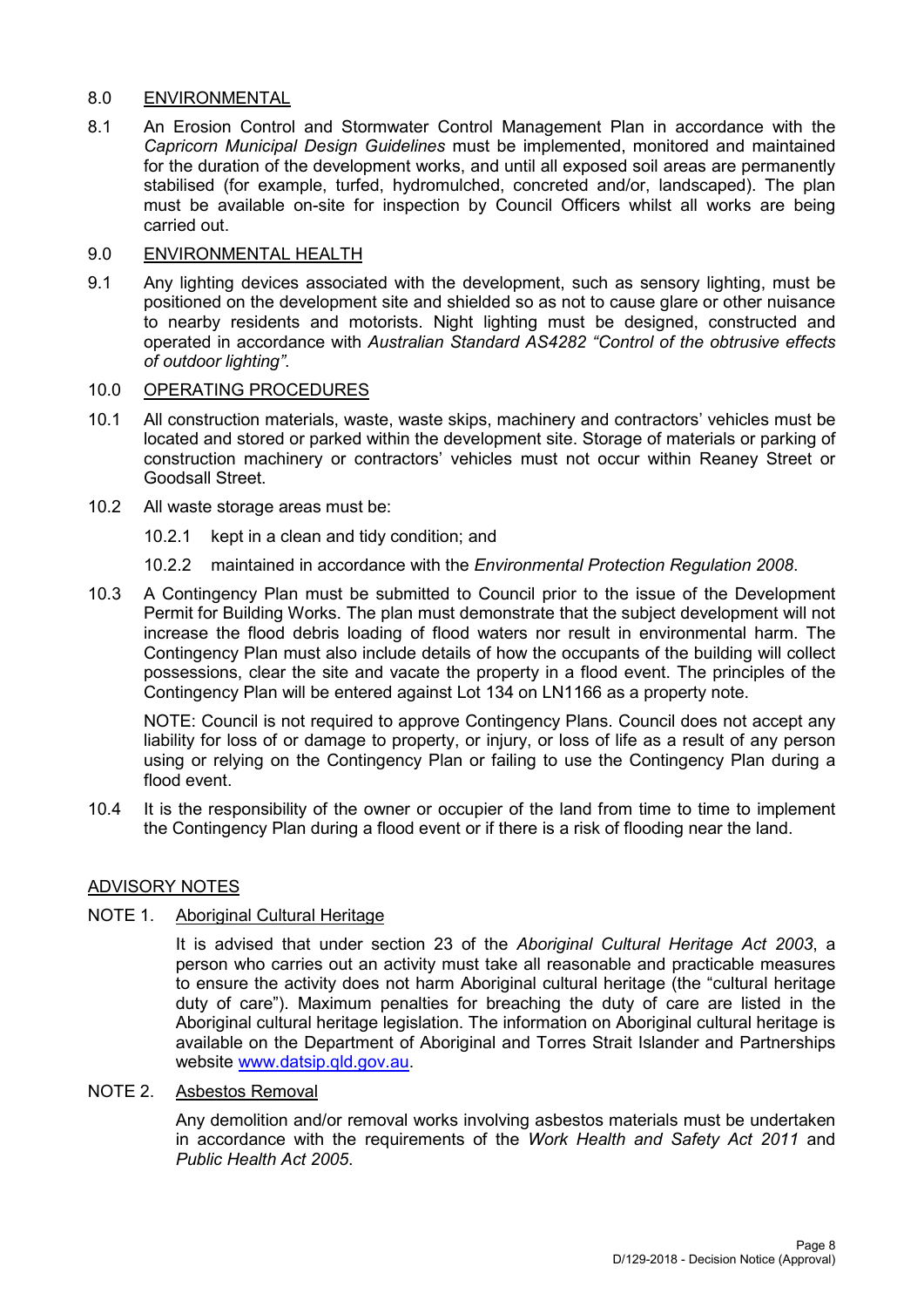## NOTE 3. General Environmental Duty

General environmental duty under the *Environmental Protection Act 1994* prohibits unlawful environmental nuisance caused by noise, aerosols, particles, dust, ash, fumes, light, odour or smoke beyond the boundaries of the development site during all stages of the development including earthworks, construction and operation.

### NOTE 4. Licensable Activities

Should an activity licensable by Rockhampton Regional Council be proposed for the development site, Council's Environment and Public Health Unit must be consulted to determine whether any approvals are required. Such activities may include food preparation, storage of dangerous goods or environmentally relevant activities. Approval for such activities is required before 'fit out' and operation.

### NOTE 5. General Safety Of Public During Construction

The *Work Health and Safety Act 2011* and *Manual of Uniform Traffic Control Devices* must be complied with in carrying out any construction works, and to ensure safe traffic control and safe public access in respect of works being constructed on a road.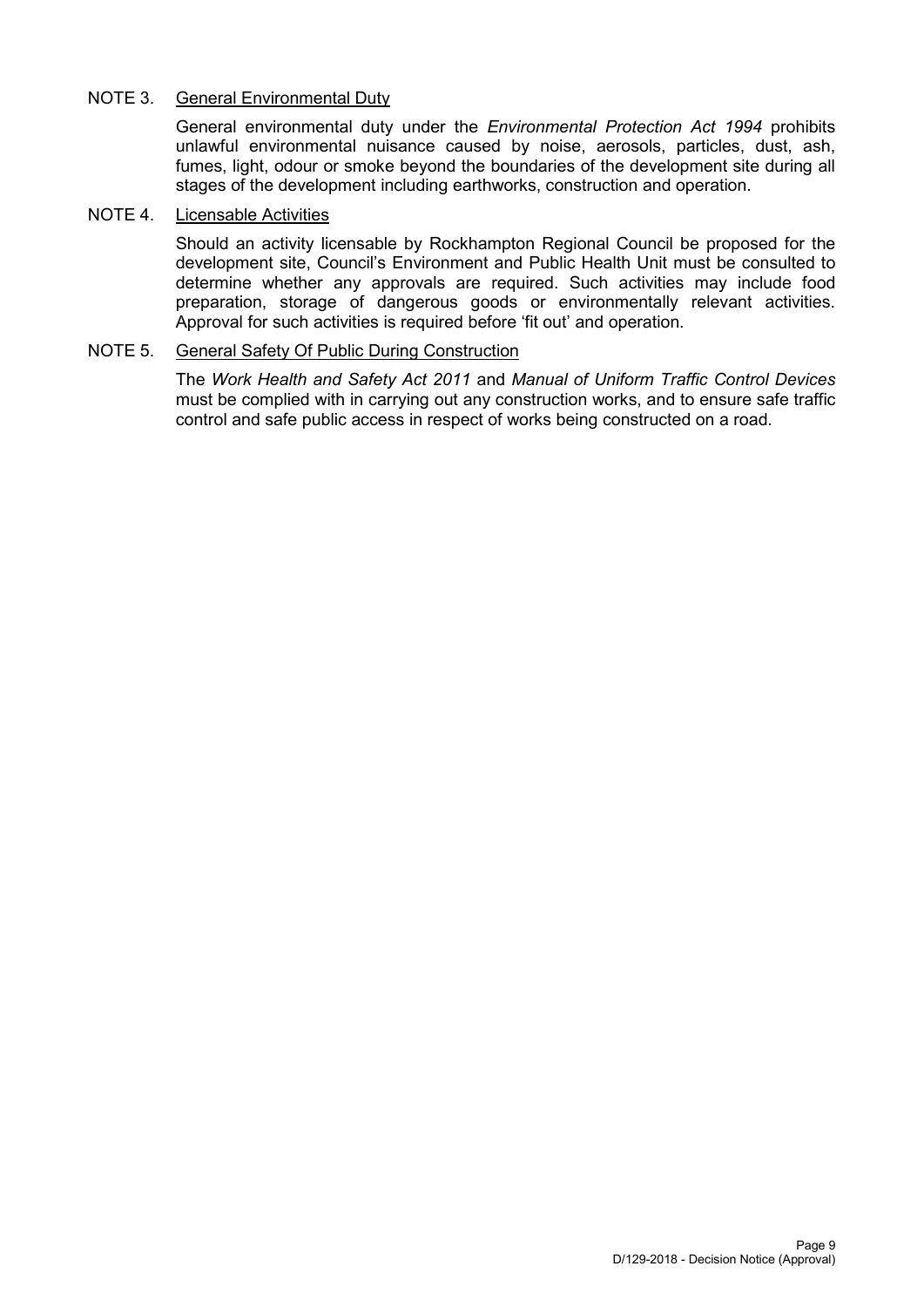

# **Attachment 2 - Appeal Rights**

*PLANNING ACT 2016*

The following is an extract from the *Planning Act 2016 (Chapter 6)*

#### *Appeal rights*

#### *229 Appeals to tribunal or P&E Court*

- (1) Schedule 1 states—
	- (a) matters that may be appealed to— (i)either a tribunal or the P&E Court; or (ii)only a tribunal; or (iii)only the P&E Court; and
	- (b) the person—

(i)who may appeal a matter (the **appellant**); and (ii)who is a respondent in an appeal of the matter; and (iii)who is a co-respondent in an appeal of the matter; and

- (iv)who may elect to be a co-respondent in an appeal of the matter.
- (2) An appellant may start an appeal within the appeal period.
- (3) The **appeal period** is—
	- (a) for an appeal by a building advisory agency—10 business days after a decision notice for the decision is given to the agency or
	- (b) for an appeal against a deemed refusal—at any time after the deemed refusal happens; or
	- (c) for an appeal against a decision of the Minister, under chapter 7, part 4, to register premises or to renew the registration of premises—20 business days after a notice is published under section 269(3)(a) or (4); or
	- (d) for an appeal against an infrastructure charges notice— 20 business days after the infrastructure charges notice is given to the person; or
	- (e) for an appeal about a deemed approval of a development application for which a decision notice has not been given—30 business days after the applicant gives the deemed approval notice to the assessment manager; or
	- (f) for any other appeal—20 business days after a notice of the decision for the matter, including an enforcement notice, is given to the person.

#### Note—

See the P&E Court Act for the court's power to extend the appeal period.

- (4) Each respondent and co-respondent for an appeal may be heard in the appeal.
- (5) If an appeal is only about a referral agency's response, the assessment manager may apply to the tribunal or P&E Court to withdraw from the appeal.
- (6) To remove any doubt, it is declared that an appeal against an infrastructure charges notice must not be about—
	- (a) the adopted charge itself; or
	- (b) for a decision about an offset or refund—
		- (i) the establishment cost of trunk infrastructure identified in a LGIP; or
		- (ii) the cost of infrastructure decided using the method

included in the local government's charges resolution.

#### **230 Notice of appeal**

- (1) An appellant starts an appeal by lodging, with the registrar of the tribunal or P&E Court, a notice of appeal that—
	- (a) is in the approved form; and
	- (b) succinctly states the grounds of the appeal.
- (2) The notice of appeal must be accompanied by the required fee.
- (3) The appellant or, for an appeal to a tribunal, the registrar must, within the service period, give a copy of the notice of appeal to—
- (a) the respondent for the appeal; and
- (b) each co-respondent for the appeal; and
- (c) for an appeal about a development application under schedule 1, table 1, item 1—each principal submitter for the development application; and
- (d) for an appeal about a change application under schedule 1, table 1, item 2—each principal submitter for the change application; and
- (e) each person who may elect to become a co-respondent for the appeal, other than an eligible submitter who is not a principal submitter in an appeal under paragraph (c) or (d); and
- (f) for an appeal to the P&E Court—the chief executive; and
- (g) for an appeal to a tribunal under another Act—any other person who the registrar considers appropriate.
- (4) The **service period** is—
	- (a) if a submitter or advice agency started the appeal in the P&E Court—2 business days after the appeal is started; or
	- (b) otherwise—10 business days after the appeal is started.
- (5) A notice of appeal given to a person who may elect to be a co-respondent must state the effect of subsection
- (6) A person elects to be a co-respondent by filing a notice of election, in the approved form, within 10 business days after the notice of appeal is given to the person*.*
- **231 Other appeals**
- (1) Subject to this chapter, schedule 1 and the P&E Court Act, unless the Supreme Court decides a decision or other matter under this Act is affected by jurisdictional error, the decision or matter is non-appealable.
- (2) The Judicial Review Act 1991, part 5 applies to the decision or matter to the extent it is affected by jurisdictional error.
- (3) A person who, but for subsection (1) could have made an application under the Judicial Review Act 1991 in relation to the decision or matter, may apply under part 4 of that Act for a statement of reasons in relation to the decision or matter.
- (4) In this section— **decision** includes—
	- (a) conduct engaged in for the purpose of making a decision; and
	- (b) other conduct that relates to the making of a decision; and
	- (c) the making of a decision or the failure to make a decision; and
	- (d) a purported decision; and
	- (e) a deemed refusal.

**non-appealable**, for a decision or matter, means the decision or matter—

- (a) is final and conclusive; and
- (b) may not be challenged, appealed against, reviewed, quashed, set aside or called into question in any other way under the Judicial Review Act 1991 or otherwise, whether by the Supreme Court, another court, a tribunal or another entity; and
- (c) is not subject to any declaratory, injunctive or other order of the Supreme Court, another court, a tribunal or another entity on any ground.

#### **232 Rules of the P&E Court**

- (1) A person who is appealing to the P&E Court must comply with the rules of the court that apply to the appeal.
- (2) However, the P&E Court may hear and decide an appeal even if the person has not complied with rules of the P&E Court.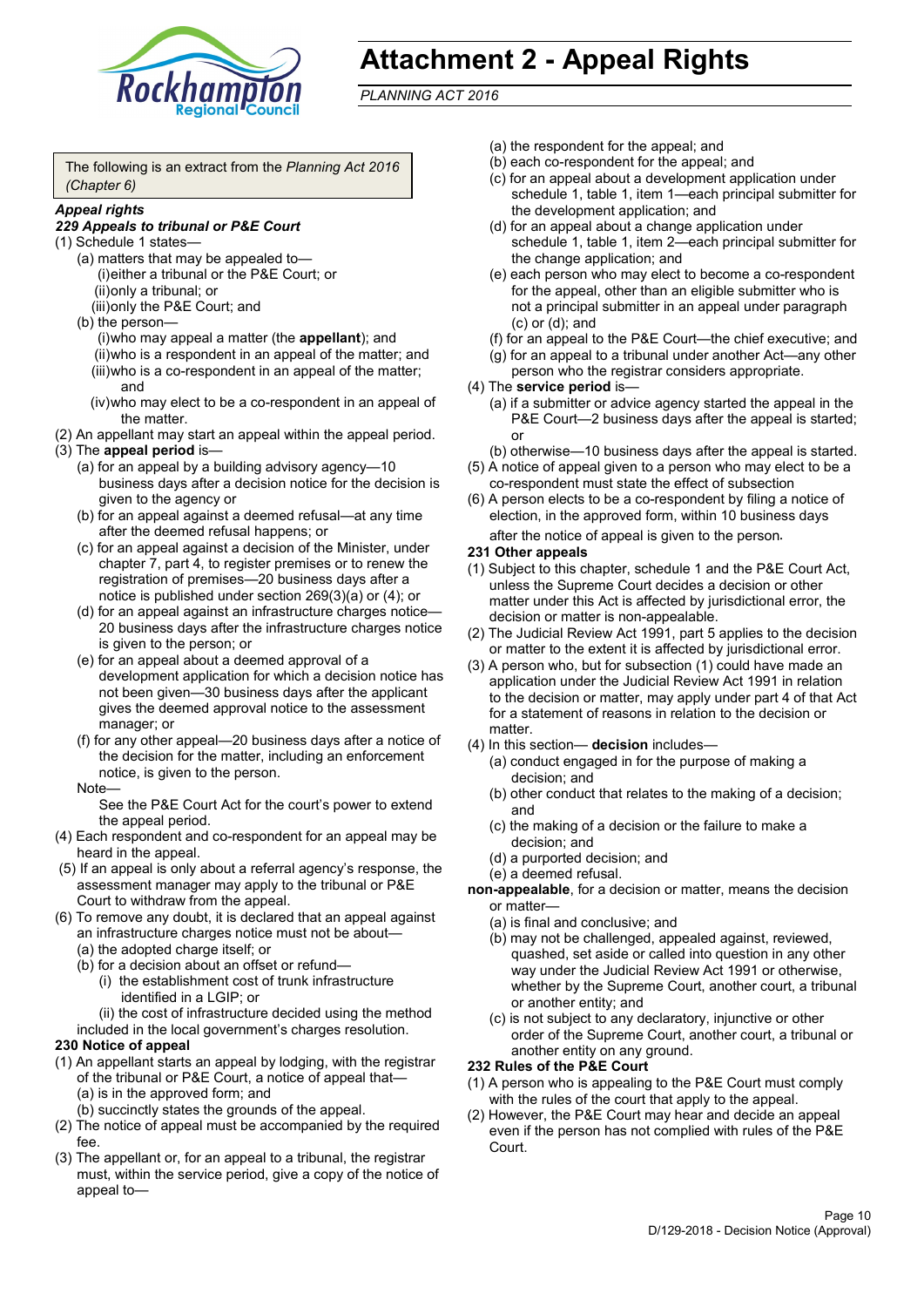

# **Appeal Rights**

*PLANNING ACT 2016*

# **Schedule 1**

#### **Appeals section 229 1 Appeal rights and parties to appeals**

- (1) Table 1 states the matters that may be appealed to—(a) the P&E court; or (b) a tribunal.
- (2) However, table 1 applies to a tribunal only if the matter involves—
	- (a) the refusal, or deemed refusal of a development application, for—
	- (i) a material change of use for a classified building; or
	- (ii) operational work associated with building work, a retaining wall, or a tennis court; or
	- (b) a provision of a development approval for—
	- (i) a material change of use for a classified building; or
- (ii) operational work associated with building work, a retaining wall, or a tennis court; or
	- (c) if a development permit was applied for—the decision to give a preliminary approval for—
		- (i) a material change of use for a classified building; or
		- (ii) operational work associated with building work, a retaining wall, or a tennis court; or
	- (d) a development condition if—
		- (i) the development approval is only for a material change of use that involves the use of a building classified under the Building Code as a class 2 building; and
		- (ii) the building is, or is proposed to be, not more than 3 storeys; and
		- (iii) the proposed development is for not more than 60 sole-occupancy units; or
	- (e) a decision for, or a deemed refusal of, an extension application for a development approval that is only for a material change of use of a classified building; or
	- (f) a decision for, or a deemed refusal of, a change application for a development approval that is only for a material change of use of a classified building; or
	- (g) a matter under this Act, to the extent the matter relates to—
		- (i) the Building Act, other than a matter under that Act that may or must be decided by the Queensland Building and Construction Commission; or
		- (ii) the Plumbing and Drainage Act, part 4 or 5; or
	- (h) a decision to give an enforcement notice in relation to a matter under paragraphs (a) to (g); or
	- (i) a decision to give an infrastructure charges notice; or
	- (j) the refusal, or deemed refusal, of a conversion application; or
	- (k) a matter that, under another Act, may be appealed to the tribunal; or
	- (l) a matter prescribed by regulation.
- (3) Also, table 1 does not apply to a tribunal if the matter

involves—

- (a) for a matter in subsection  $(2)(a)$  to  $(d)$ 
	- (i) a development approval for which the development application required impact assessment; and
	- (ii) a development approval in relation to which the assessment manager received a properly made submission for the development application; or
- (b) a provision of a development approval about the identification or inclusion, under a variation approval, of a matter for the development.
- (4) Table 2 states the matters that may be appealed only to the P&E Court.
- (5) Table 3 states the matters that may be appealed only to the tribunal.
- (6) In each table—
	- (a) column 1 states the appellant in the appeal; and
	- (b) column 2 states the respondent in the appeal; and
	- (c) column 3 states the co-respondent (if any) in the appeal; and
	- (d) column 4 states the co-respondents by election (if any) in the appeal.
- (7) If the chief executive receives a notice of appeal under section 230(3)(f), the chief executive may elect to be a corespondent in the appeal.

| Table 1<br>Appeals to the P&E Court and, for certain matters, to a tribunal                                                                         |                                                                                                                                                                                                                            |                                         |                                                       |  |
|-----------------------------------------------------------------------------------------------------------------------------------------------------|----------------------------------------------------------------------------------------------------------------------------------------------------------------------------------------------------------------------------|-----------------------------------------|-------------------------------------------------------|--|
| 1. Development applications<br>An appeal may be made against-<br>(c) a provision of the development approval; or                                    | (a) the refusal of all or part of the development application; or<br>(b) the deemed refusal of the development application; or<br>(d) if a development permit was applied for-the decision to give a preliminary approval. |                                         |                                                       |  |
| Column 1<br>Column 2<br>Column 3<br>Column 4<br>Co-respondent by election<br>Appellant<br>Respondent<br>Co-respondent<br>$(i$ f any)<br>$(i$ f any) |                                                                                                                                                                                                                            |                                         |                                                       |  |
| The applicant                                                                                                                                       | The assessment<br>manager                                                                                                                                                                                                  | If the appeal is about<br>a concurrence | 1 A concurrence agency that is<br>not a co-respondent |  |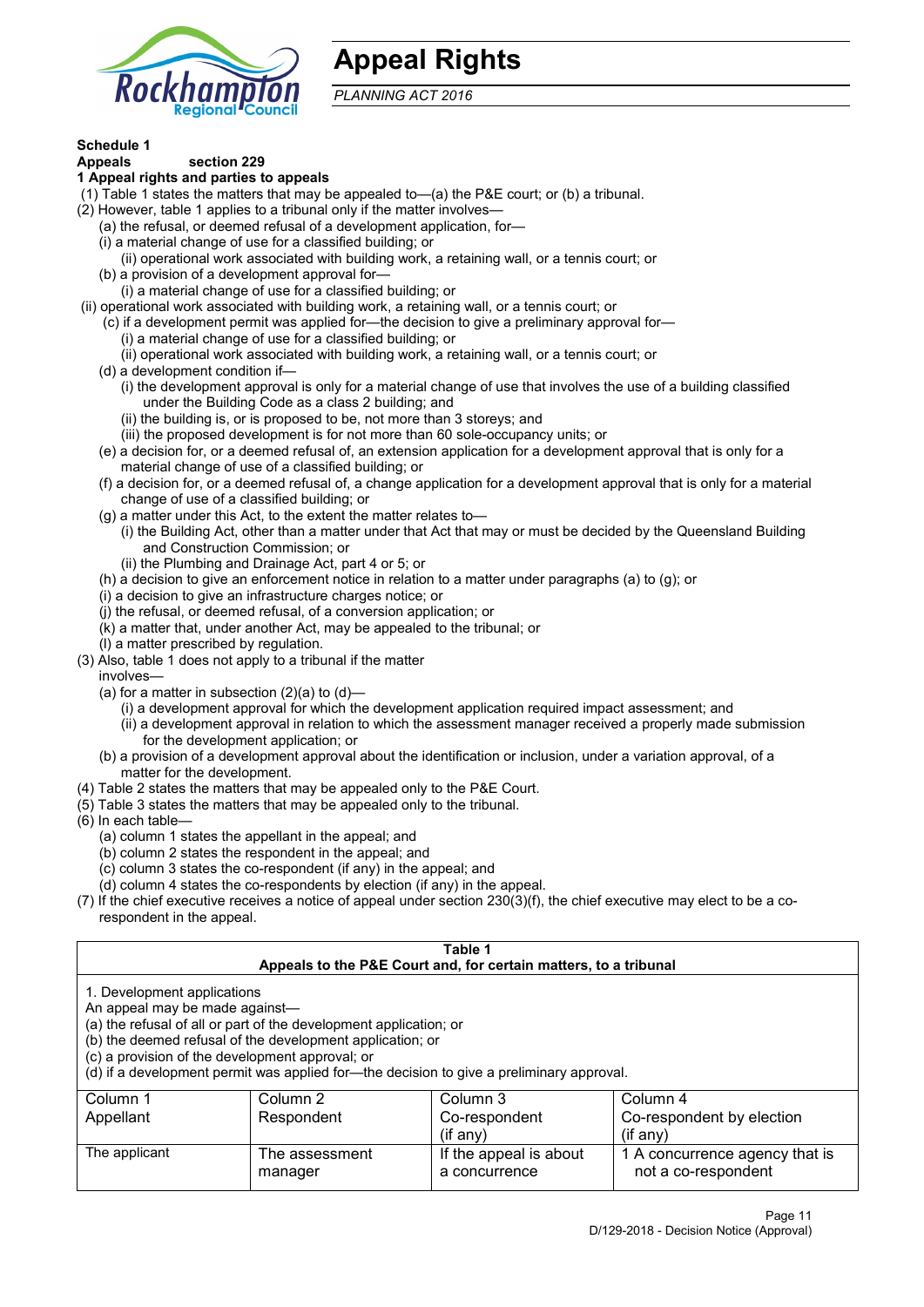| Table 1<br>Appeals to the P&E Court and, for certain matters, to a tribunal                                                                                                                                      |                                   |                                                                 |                                                                                                                                                                                                                                                                                                                                                 |  |
|------------------------------------------------------------------------------------------------------------------------------------------------------------------------------------------------------------------|-----------------------------------|-----------------------------------------------------------------|-------------------------------------------------------------------------------------------------------------------------------------------------------------------------------------------------------------------------------------------------------------------------------------------------------------------------------------------------|--|
|                                                                                                                                                                                                                  |                                   | agency's referral<br>response-the<br>concurrence agency         | 2 If a chosen Assessment<br>manager is the respondent-<br>the prescribed assessment<br>manager<br>3 Any eligible advice agency for<br>the application<br>4 Any eligible submitter for the<br>application                                                                                                                                        |  |
| 2. Change applications<br>An appeal may be made against-<br>(b) a deemed refusal of a change application.                                                                                                        |                                   |                                                                 | (a) a responsible entity's decision for a change application, other than a decision made by the P&E court; or                                                                                                                                                                                                                                   |  |
| Column 1<br>Appellant                                                                                                                                                                                            | Column <sub>2</sub><br>Respondent | Column 3<br>Co-respondent<br>(if any)                           | Column 4<br>Co-respondent by election<br>(if any)                                                                                                                                                                                                                                                                                               |  |
| 1 The applicant<br>2 If the responsible<br>entity is the<br>assessment<br>manager-an<br>affected entity that<br>gave a pre-request<br>notice or response<br>notice                                               | The responsible<br>entity         | If an affected entity<br>starts the appeal-the<br>applicant     | 1 A concurrence agency for the<br>development application<br>2 If a chosen assessment<br>manager is the respondent-<br>the prescribed assessment<br>manager<br>3 A private certifier for the<br>development application<br>4 Any eligible advice agency for<br>the change application<br>5 Any eligible submitter for the<br>change application |  |
| 3. Extension applications<br>An appeal may be made against-<br>(a) the assessment manager's decision about an extension application; or<br>(b) a deemed refusal of an extension application.                     |                                   |                                                                 |                                                                                                                                                                                                                                                                                                                                                 |  |
| Column 1<br>Appellant                                                                                                                                                                                            | Column <sub>2</sub><br>Respondent | Column 3<br>Co-respondent<br>(if any)                           | Column 4<br>Co-respondent by election<br>(if any)                                                                                                                                                                                                                                                                                               |  |
| 1 The applicant<br>1<br>For a matter other<br>$\mathbf{2}$<br>than a deemed<br>refusal of an<br>extension<br>application - a<br>concurrence<br>agency, other than<br>the chief executive,<br>for the application | The assessment<br>manager         | If a concurrence<br>agency starts the<br>appeal - the applicant | If a chosen assessment<br>manager is the respondent – the<br>prescribed assessment manager                                                                                                                                                                                                                                                      |  |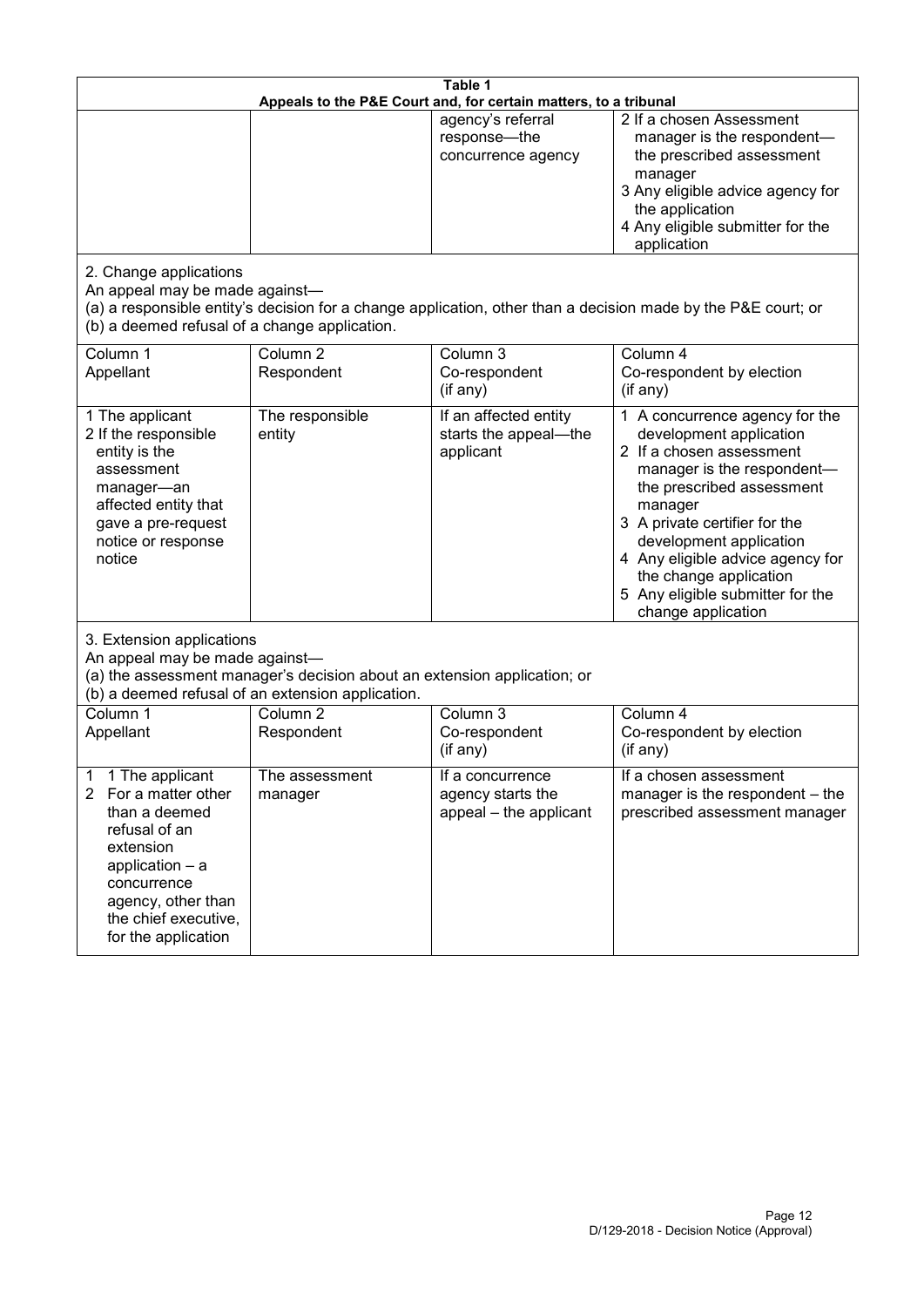#### **Table 1 Appeals to the P&E Court and, for certain matters, to a tribunal**

4. Infrastructure charges notices

- An appeal may be made against an infrastructure charges notice on 1 or more of the following grounds
- a) The notice involved an error relating to
	- (i) The application of the relevant adopted charge; or
- Examples of errors in applying an adopted charge
	- The incorrect application of gross floor area for a non-residential development
	- Applying an incorrect 'use category', under a regulation, to the development
	- (i) The working out of extra demands, for section 120; or
	- (ii) An offset or refund; or
- b) The was no decision about an offset or refund; or
- c) If the infrastructure charges notice states a refund will be given the timing for giving the refund; or
- d) The amount of the charge is so unreasonable that no reasonable relevant local government could have
- imposed the amount.

| Column 1                                                 | Column 2                                                                  | Column 3      | Column 4                  |
|----------------------------------------------------------|---------------------------------------------------------------------------|---------------|---------------------------|
| Appellant                                                | Respondent                                                                | Co-respondent | Co-respondent by election |
|                                                          |                                                                           | (if any)      | (if any)                  |
| The person given the<br>Infrastructure charges<br>notice | The local government<br>that gave the<br>infrastructure charges<br>notice | -             | $\overline{\phantom{a}}$  |

5. Conversion applications

An appeal may be made against—

(a) the refusal of a conversion application; or

(b) a deemed refusal of a conversion application.

| Column 1<br>Appellant | Column 2<br>Respondent                                                  | Column 3<br>Co-respondent | Column 4<br>Co-respondent by election |
|-----------------------|-------------------------------------------------------------------------|---------------------------|---------------------------------------|
|                       |                                                                         | $($ if any $)$            | $(if$ any)                            |
| The applicant         | The local government<br>to which the conversion<br>application was made |                           |                                       |

6. Enforcement notices

An appeal may be made against the decision to give an enforcement notice.

| Column 1<br>Appellant                      | Column 2<br>Respondent       | Column 3<br>Co-respondent<br>(if any) | Column 4<br>Co-respondent by election<br>(if any)                                                                                                                          |
|--------------------------------------------|------------------------------|---------------------------------------|----------------------------------------------------------------------------------------------------------------------------------------------------------------------------|
| The person given the<br>enforcement notice | The enforcement<br>authority |                                       | If the enforcement authority is<br>not the local government for<br>the premises in relation to which<br>the offence is alleged to have<br>happened-the local<br>government |

#### **Table 2 Appeals to the P&E Court only**

1. Appeals from tribunal

An appeal may be made against a decision of a tribunal, other than a decision under

section 252, on the ground of—

(a) an error or mistake in law on the part of the tribunal; or

(b) jurisdictional error.

| Column 1<br>Appellant                             | Column 2<br>Respondent                                    | Column 3<br>Co-respondent<br>$($ if any $)$ | Column 4<br>Co-respondent by election<br>$($ if any $)$ |
|---------------------------------------------------|-----------------------------------------------------------|---------------------------------------------|---------------------------------------------------------|
| A party to the<br>proceedings for the<br>decision | The other party to the<br>proceedings for the<br>decision | -                                           |                                                         |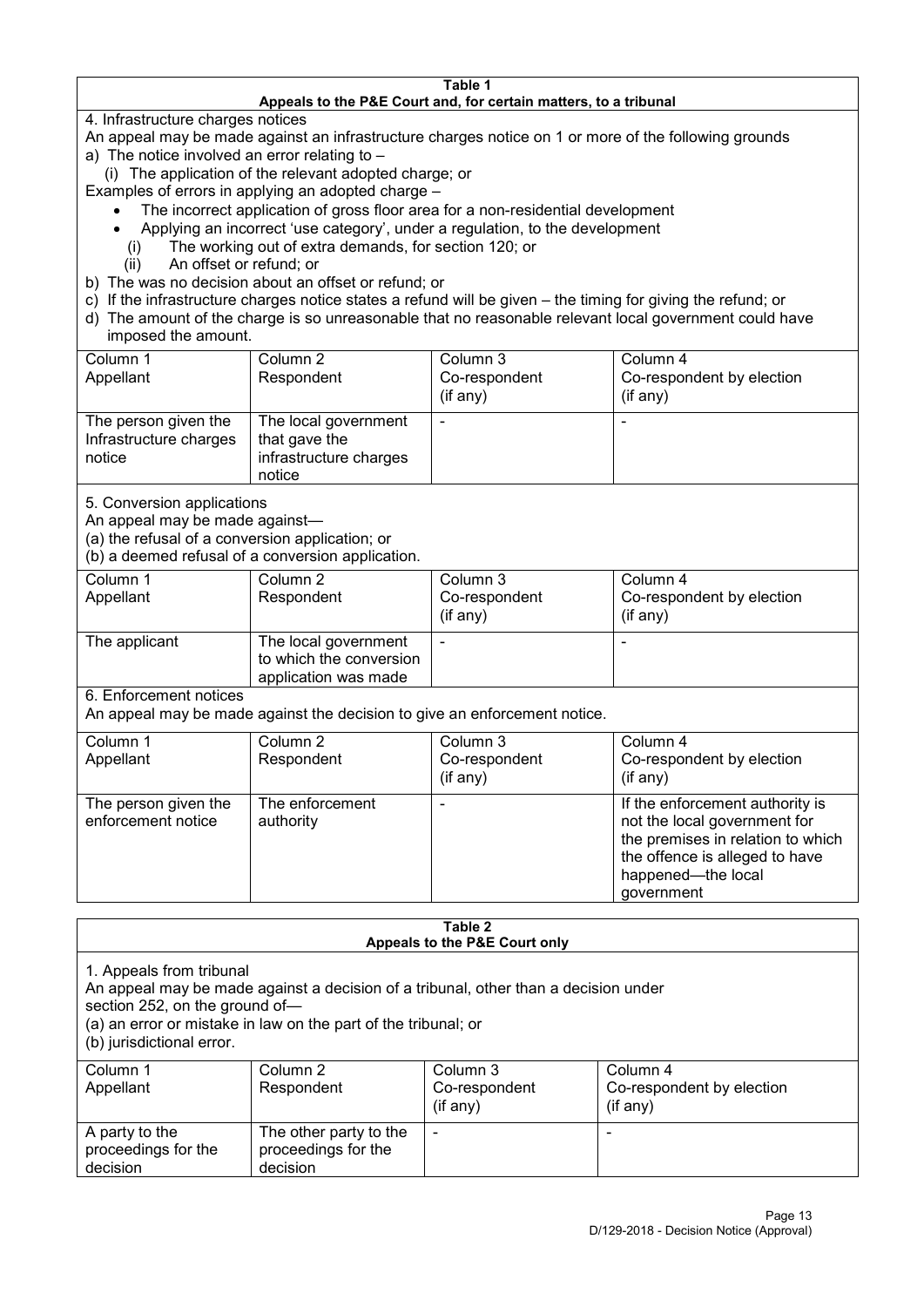#### **Table 2 Appeals to the P&E Court only**

2. Eligible submitter appeals

An appeal may be made against the decision to give a development approval, or an approval for a change application, to the extent that the decision relates to—

(a) any part of the development application for the development approval that required impact assessment; or (b) a variation request.

| Column 1<br>Appellant                                                                                                                                                                                                                                                                                                                                                                                               | Column 2<br>Respondent                                                                                                     | Column 3<br>Co-respondent<br>$(i$ f any $)$                                                                             | Column 4<br>Co-respondent by election<br>(if any)    |  |
|---------------------------------------------------------------------------------------------------------------------------------------------------------------------------------------------------------------------------------------------------------------------------------------------------------------------------------------------------------------------------------------------------------------------|----------------------------------------------------------------------------------------------------------------------------|-------------------------------------------------------------------------------------------------------------------------|------------------------------------------------------|--|
| 1 For a development<br>application-an<br>eligible submitter for<br>the development<br>application<br>2 For a change<br>application-an<br>eligible submitter for<br>the change<br>application                                                                                                                                                                                                                        | 1 For a development<br>application-the<br>assessment<br>manager<br>2 For a change<br>application-the<br>responsible entity | 1 The applicant<br>2 If the appeal is<br>about a concurrence<br>agency's referral<br>response-the<br>concurrence agency | Another eligible<br>submitter for the<br>application |  |
| 3. Eligible submitter and eligible advice agency appeals<br>An appeal may be made against a provision of a development approval, or failure to<br>include a provision in the development approval, to the extent the matter relates to-<br>(a) any part of the development application or the change application, for the development approval, that<br>required impact assessment; or<br>$(h)$ a variation request |                                                                                                                            |                                                                                                                         |                                                      |  |

(b) a variation request.

| Column 1<br>Appellant                                                                                                                                                                                                                                                                         | Column <sub>2</sub><br>Respondent                                                                                          | Column 3<br>Co-respondent<br>$($ if any $)$                                                                             | Column 4<br>Co-respondent by election<br>(if any) |
|-----------------------------------------------------------------------------------------------------------------------------------------------------------------------------------------------------------------------------------------------------------------------------------------------|----------------------------------------------------------------------------------------------------------------------------|-------------------------------------------------------------------------------------------------------------------------|---------------------------------------------------|
| 1 For a development<br>application-an<br>eligible submitter for<br>the development<br>application<br>2 For a change<br>application-an<br>eligible submitter for<br>the change<br>application<br>3 An eligible advice<br>agency for the<br>development<br>application or<br>change application | 1 For a development<br>application-the<br>assessment<br>manager<br>2 For a change<br>application-the<br>responsible entity | 1 The applicant<br>2 If the appeal is<br>about a concurrence<br>agency's referral<br>response-the<br>concurrence agency | Another eligible submitter for the<br>application |
| 4. Compensation claims<br>An appeal may be made against-<br>(a) a decision under section 32 about a compensation claim; or<br>(b) a decision under section 265 about a claim for compensation; or<br>(c) a deemed refusal of a claim under paragraph (a) or (b).                              |                                                                                                                            |                                                                                                                         |                                                   |
| Column 1                                                                                                                                                                                                                                                                                      | Column <sub>2</sub>                                                                                                        | Column 3                                                                                                                | Column 4                                          |
| Appellant                                                                                                                                                                                                                                                                                     | Respondent                                                                                                                 | Co-respondent<br>(if any)                                                                                               | Co-respondent by election<br>(if any)             |
| A person dissatisfied                                                                                                                                                                                                                                                                         | The local                                                                                                                  |                                                                                                                         |                                                   |
| with the decision                                                                                                                                                                                                                                                                             | government to which                                                                                                        |                                                                                                                         |                                                   |
|                                                                                                                                                                                                                                                                                               | the claim was made                                                                                                         |                                                                                                                         |                                                   |

5. Registered premises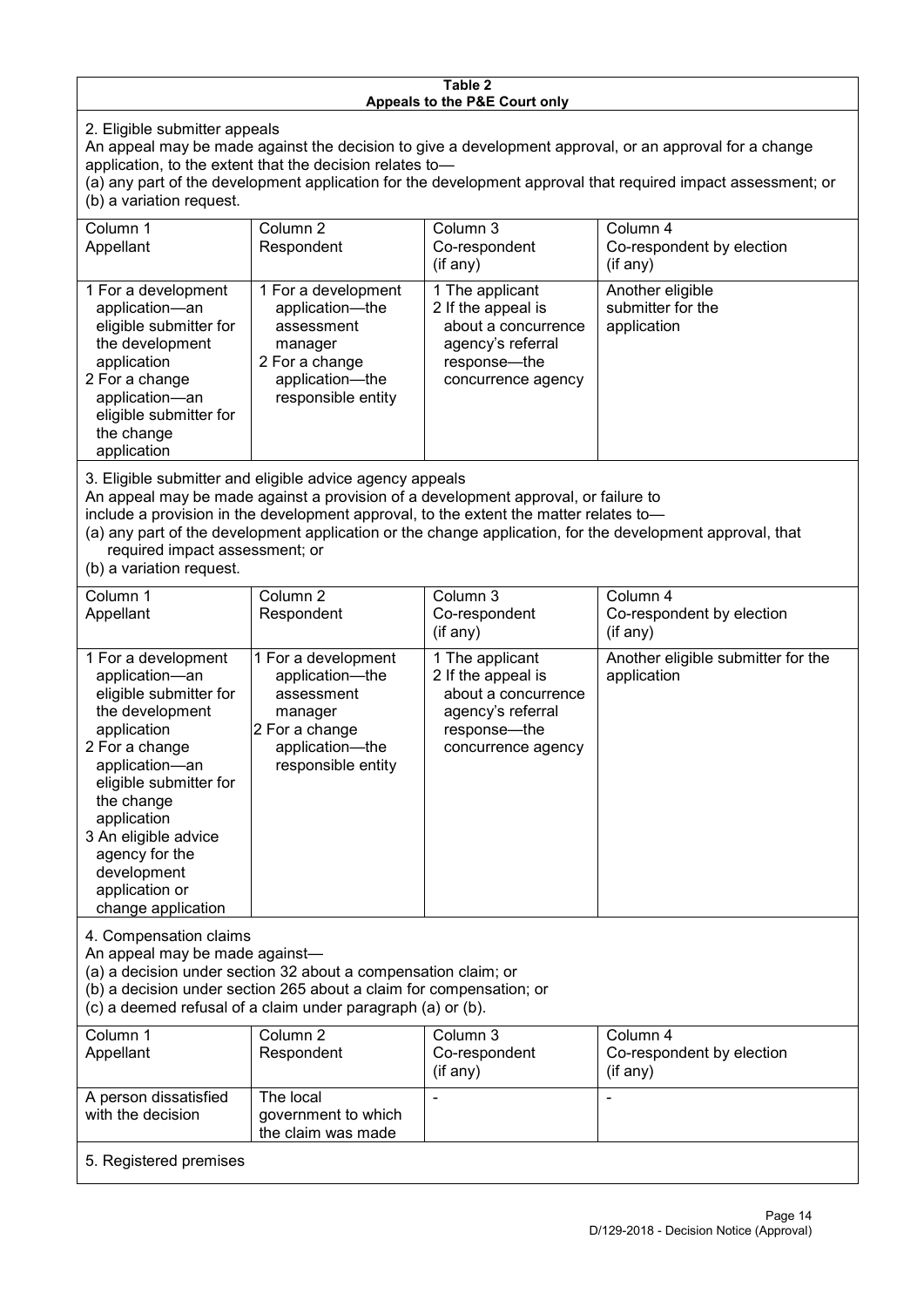| Table 2<br>Appeals to the P&E Court only                                                                                                                                                                                                                                                                             |                                   |                                       |                                                                                                                                                                             |  |
|----------------------------------------------------------------------------------------------------------------------------------------------------------------------------------------------------------------------------------------------------------------------------------------------------------------------|-----------------------------------|---------------------------------------|-----------------------------------------------------------------------------------------------------------------------------------------------------------------------------|--|
| An appeal may be made against a decision of the Minister under chapter 7, part 4.                                                                                                                                                                                                                                    |                                   |                                       |                                                                                                                                                                             |  |
| Column 1<br>Appellant                                                                                                                                                                                                                                                                                                | Column <sub>2</sub><br>Respondent | Column 3<br>Co-respondent<br>(if any) | Column 4<br>Co-respondent by election<br>(if any)                                                                                                                           |  |
| 1 A person given a<br>decision notice about<br>the decision<br>2 If the decision is to<br>register premises or<br>renew the<br>registration of<br>premises-an owner<br>or occupier of<br>premises in the<br>affected area for the<br>registered premises<br>who is dissatisfied<br>with the decision                 | The Minister                      |                                       | If an owner or occupier starts the<br>appeal – the owner of the<br>registered premises                                                                                      |  |
| 6. Local laws<br>An appeal may be made against a decision of a local government, or conditions applied,<br>under a local law about-<br>(a) the use of premises, other than a use that is the natural and ordinary consequence of prohibited<br>development; or<br>(b) the erection of a building or other structure. |                                   |                                       |                                                                                                                                                                             |  |
| Column 1<br>Appellant                                                                                                                                                                                                                                                                                                | Column <sub>2</sub><br>Respondent | Column 3<br>Co-respondent<br>(if any) | Column 4<br>Co-respondent by election<br>(if any)                                                                                                                           |  |
| A person who-<br>(a) applied for the<br>decision; and<br>(b) is dissatisfied with<br>the decision or<br>conditions.                                                                                                                                                                                                  | The local government              |                                       |                                                                                                                                                                             |  |
| Table 3<br>Appeals to the tribunal only                                                                                                                                                                                                                                                                              |                                   |                                       |                                                                                                                                                                             |  |
| 1. Building advisory agency appeals<br>An appeal may be made against giving a development approval for building work to the extent the building<br>work required code assessment against the building assessment provisions.                                                                                         |                                   |                                       |                                                                                                                                                                             |  |
| Column 1<br>Appellant                                                                                                                                                                                                                                                                                                | Column <sub>2</sub><br>Respondent | Column 3<br>Co-respondent<br>(if any) | Column 4<br>Co-respondent by election<br>(if any)                                                                                                                           |  |
| A building advisory<br>agency for the<br>development application<br>related to the approval                                                                                                                                                                                                                          | The assessment<br>manager         | The applicant                         | 1 A concurrence agency for the<br>development application<br>related to the approval<br>2 A private certifier for the<br>development application<br>related to the approval |  |
| 3. Certain decisions under the Building Act and the Plumbing and Drainage Act<br>An appeal may be made against a decision under-<br>(a) the Building Act, other than a decision made by the Queensland Building and Construction Commission; or<br>(b) the Plumbing and Drainage Act, part 4 or 5.                   |                                   |                                       |                                                                                                                                                                             |  |
| Column 1<br>Appellant                                                                                                                                                                                                                                                                                                | Column <sub>2</sub><br>Respondent | Column 3<br>Co-respondent<br>(if any) | Column 4<br>Co-respondent by election<br>(if any)                                                                                                                           |  |